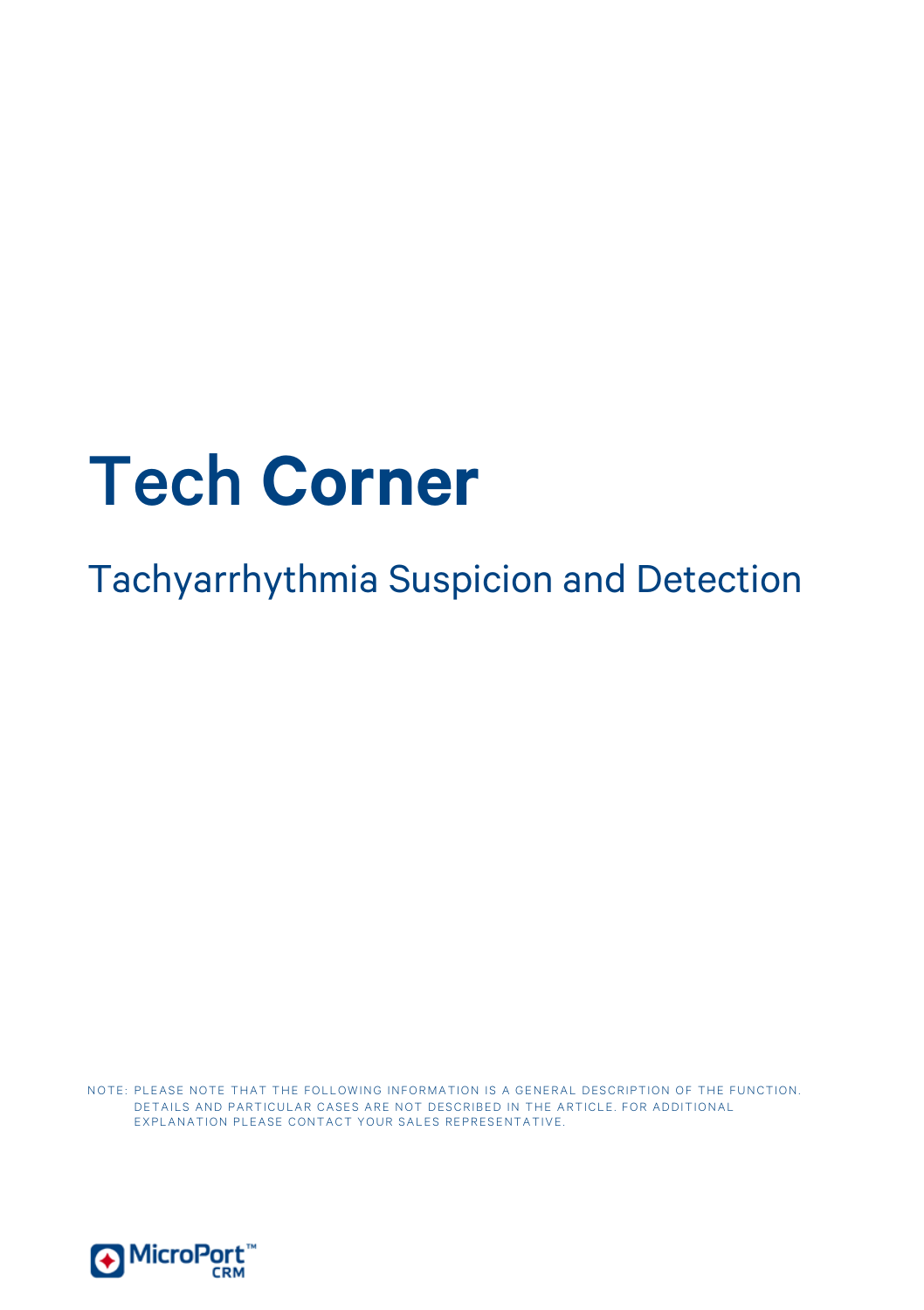# **Table of Contents**

| What happens when the latest ventricular cycle results in |  |
|-----------------------------------------------------------|--|
|                                                           |  |
| What happens when the latest ventricular cycle results in |  |
| What happens when PARAD/PARAD+ indicates that             |  |
| What happens when PARAD/PARAD+ indicates that             |  |
|                                                           |  |

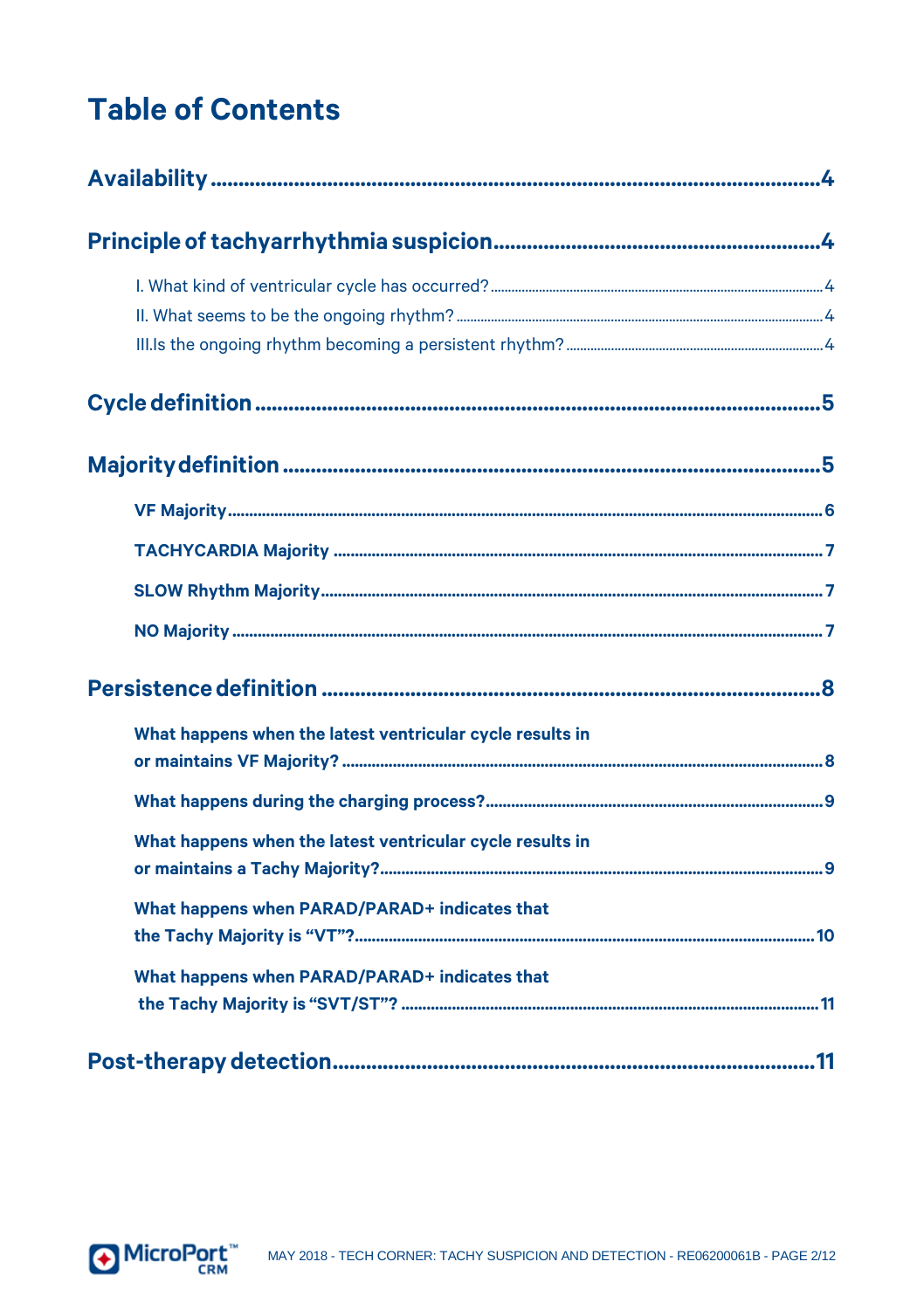# **Tachyarrhythmia Suspicion and Detection**

The primary goal of an Implantable Cardioverter Defibrillator (ICD) is to preserve life by terminating life-threatening ventricular tachycardia (VT) or ventricular fibrillation (VF).

The secondary goal is to deliver therapy only when required and always in the least obtrusive manner.

The third goal is to deliver therapy as painless as possible by giving priority to ATP.

The challenge for any device is to determine whether an elevated ventricular rate corresponds to a true ventricular tachyarrhythmia requiring device therapy or not (in the event that the elevated rate is not of ventricular origin).

Detecting VF is basically a matter of sensing a sustained ventricular rate that is higher than the (programmable) VF cut-off rate (usually set to 200 bpm or higher).

However, appropriate detection of ventricular tachycardia requires a specific algorithm (arrhythmia discrimination) to discriminate ventricular tachycardia (VT) from supraventricular tachycardia (SVT) or sinus tachycardia (ST). The MicroPort core algorithms used for rhythms within the VT and Slow VT zones are called PARAD+ and PARAD<sup>[1](#page-2-0)</sup> .

PARAD stands for "**P A**nd R based **A**rrhythmia **D**iscrimination". PARAD+ is an enhancement of the PARAD algorithm providing an additional criterion to further reduce the incidence of inappropriate therapy in patients presenting with episodes of atrial fibrillation.

Throughout this article we will explore how MicroPort detects arrhythmias in dual and triple chamber ICDs. Please refer also to the PARAD/PARAD+ Tech Corner article to learn how PARAD+ operates in the VT/Slow VT zones to discriminate VTs from other rhythms.

<span id="page-2-0"></span>*<sup>1</sup> PARAD+ is not available on the single chamber models*

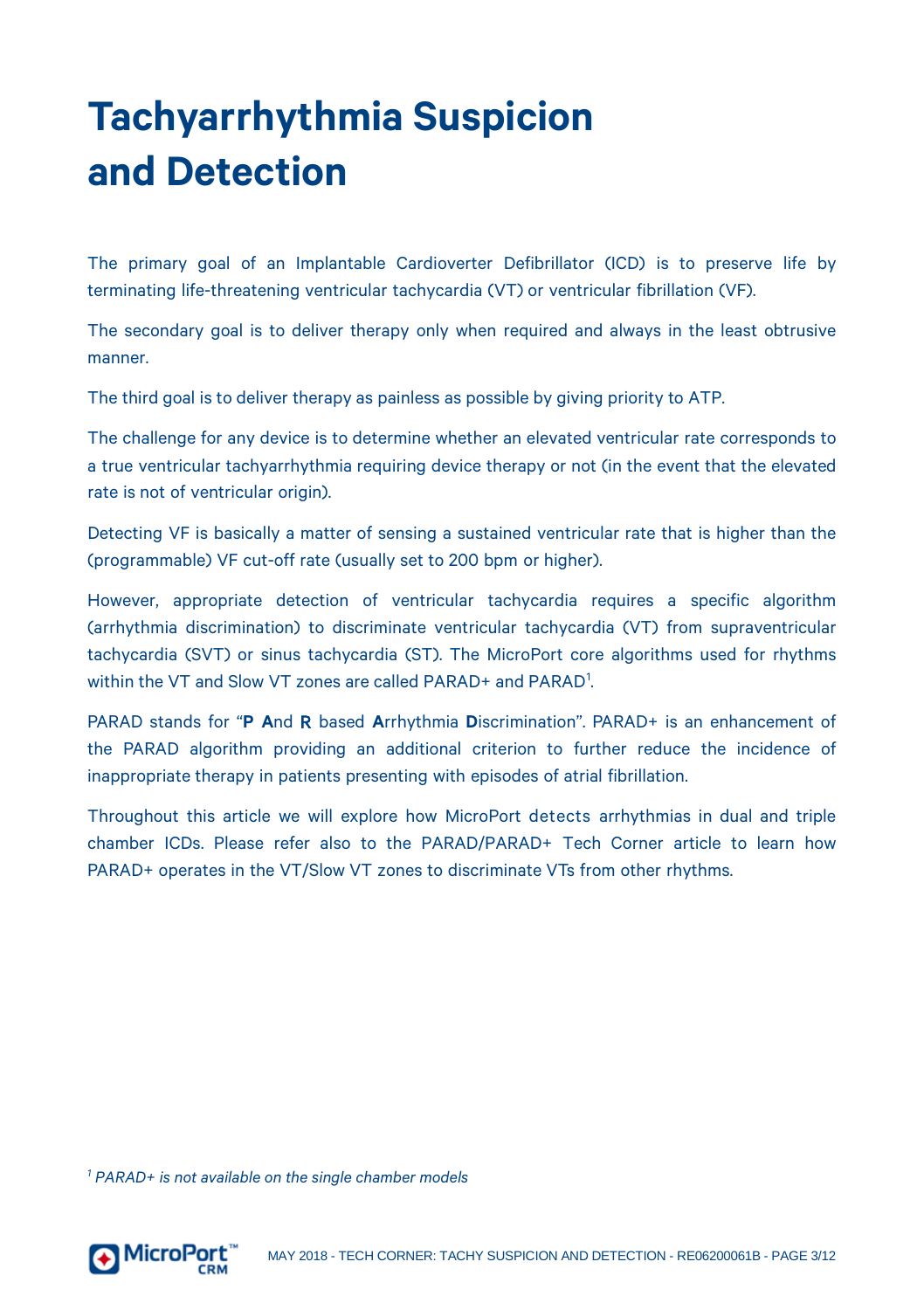#### <span id="page-3-0"></span>**AVAILABILITY**

<span id="page-3-1"></span>This function is available on dual and triple chamber MicroPort ICDs.

#### **PRINCIPLEOF TACHYARRHYTHMIASUSPICION**

For each and every ventricular complex (later on referred to as "beat by beat"), the device basically answers three questions:

#### <span id="page-3-2"></span>**I. What kind of ventricular cycle has occurred?**

- 1. FIBRILLATION cycle
- 2. TACHYCARDIA cycle
- 3. SLOW cycle

#### <span id="page-3-3"></span>**II. What seems to be the ongoing rhythm?**

- 1. Ventricular Fibrillation is suspected if a "majority" of ventricular cycles occurred within the VF zone.
- 2. Tachycardia is suspected if a "majority" of ventricular cycles occurred within the VT zone. Note: The ongoing rhythm is not as yet classified as a ventricular Tachycardia. Finding out whether the tachycardia is of supraventricular or ventricular origin is the task of the PARAD(+) discrimination algorithm.[2](#page-3-5)
- 3. The rhythm is classified as Slow Rhythm (SR) if a "majority" of ventricular cycles is not within the VT/VF zones.
- 4. The rhythm is classified as having "No majority" if none of the three "majorities" above can be attributed yet.

#### <span id="page-3-4"></span>**III. Is the ongoing rhythm becoming a persistent rhythm?**

If the suspected ongoing rhythm is sustained for a pre-defined number of cycles (called persistence), the ongoing rhythm is confirmed.

- 1. As soon as persistent VF is identified, VF therapy is initiated. Depending on the programmed settings of the VF detection zone, ATP on "Fast VT" may precede shock therapy. See more details under "Persistence definition" on pag[e 8\)](#page-7-0)
- 2. As soon as a Tachycardia is suspected (Tachycardia majority is reached), the discrimination algorithm PARAD<sup>+[3](#page-3-6)</sup> is applied to determine whether the ongoing rhythm is a SVT/ST or a VT.
	- No therapy is given if persistent SVT/ST is diagnosed
	- − VT therapy will be initiated if a diagnosis of persistent VT is made: the VT majority needs to be confirmed during each cycle of the persistence.

Note: No therapy is given in the absence of persistence of any type of rhythm.

<span id="page-3-5"></span>*<sup>2</sup> PARAD+ is not available on the single chamber models*

<span id="page-3-6"></span>*<sup>3</sup> PARAD+ is not available on the single chamber models*

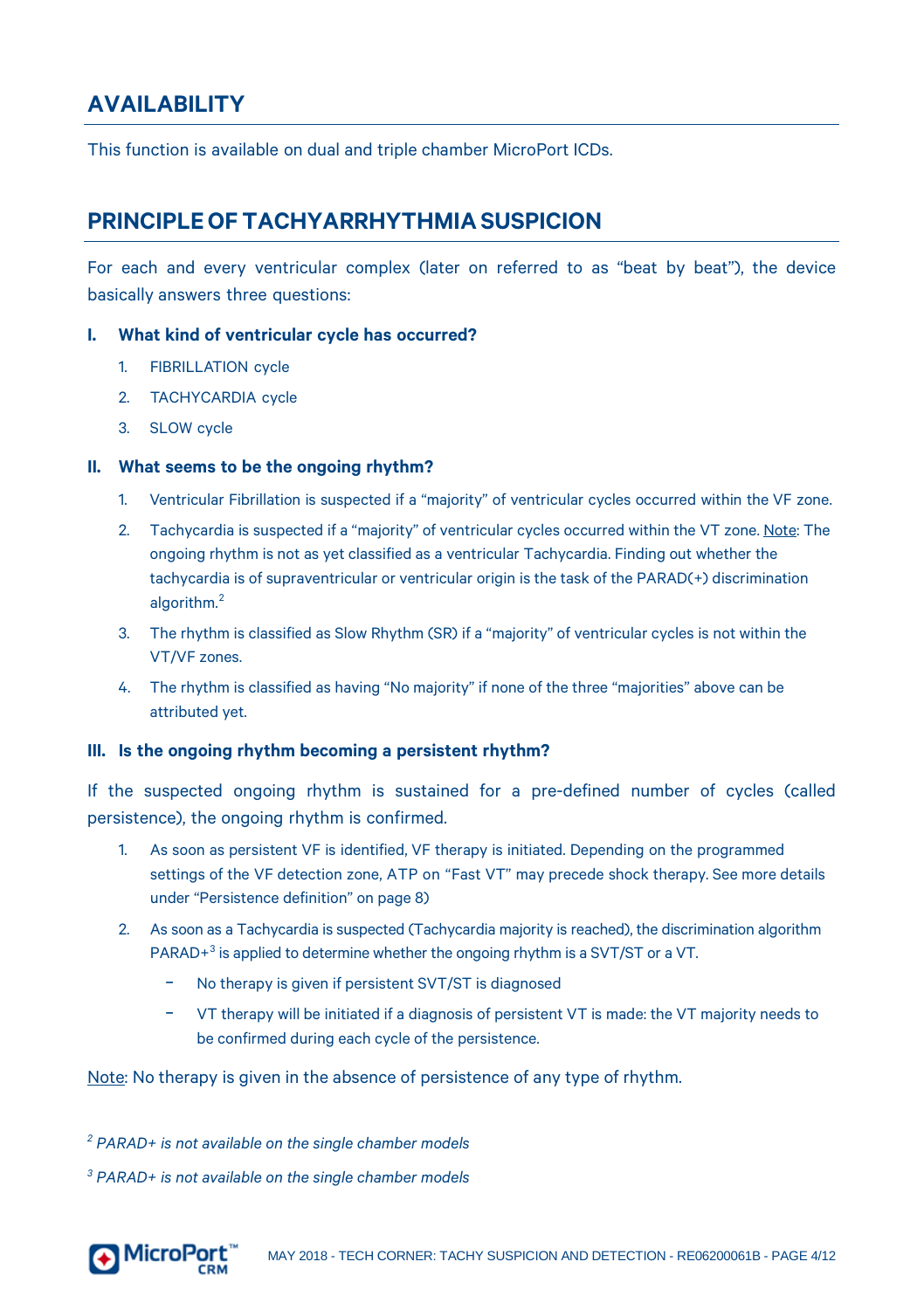#### <span id="page-4-0"></span>**CYCLEDEFINITION**

Although there are 4 therapy zones and slow rhythm zone in our current range of ICDs (Slow VT, VT, Fast VT and VF), be aware that the ICD itself only knows 3 types of cycles:

- **1.** FIBRILLATION cycle (F): any ventricular cycle with a coupling interval shorter than [60,000/VF cut-off rate] will be classified as a FIBRILLATION cycle. (FIBRILLATION zone = fast VT zone and VF zone)
- **2.** TACHYCARDIA cycle (T): any ventricular cycle with a coupling interval shorter than [60,000/VT cut-off rate]. (TACHYCARDIA zone = Slow VT zone and VT zone).
- <span id="page-4-1"></span>**3.** SLOW cycle (S): any ventricular cycle with a coupling interval longer than [60,000/VT cut-off rate] (slow rhythm zone)

#### **MAJORITYDEFINITION**

Upon every ventricular event, MicroPort ICDs attribute one of the following "majorities" to the ongoing rhythm. These "majorities" are:

- VF majority (F)
- TACHYCARDIA majority (T). The discrimination algorithm PARAD(+)<sup>[4](#page-4-2)</sup> will be used to sort out whether the TACHYCARDIA is a Ventricular Tachycardia or a Sinus/Supra Ventricular Tachycardia.
- SLOW rhythm majority (S)
- NO majority (N) for as long as none of the above three majorities has been reached

The majority is by default 7[5](#page-4-3)% of the last 8 ventricular cycles<sup>5</sup>. .

A "majority" label is attributed on every ventricular event.

Note*:* The first 2 cycles at the onset of a tachycardia are ignored as they may be unstable.

<span id="page-4-2"></span>*<sup>4</sup> PARAD+ is not available on the single chamber models*

<span id="page-4-3"></span>*<sup>5</sup> 6 out of 8 is the default programming. The values 75% (X) and 8 (Y) are programmable values although they are (and should be) rarely reprogrammed.* 

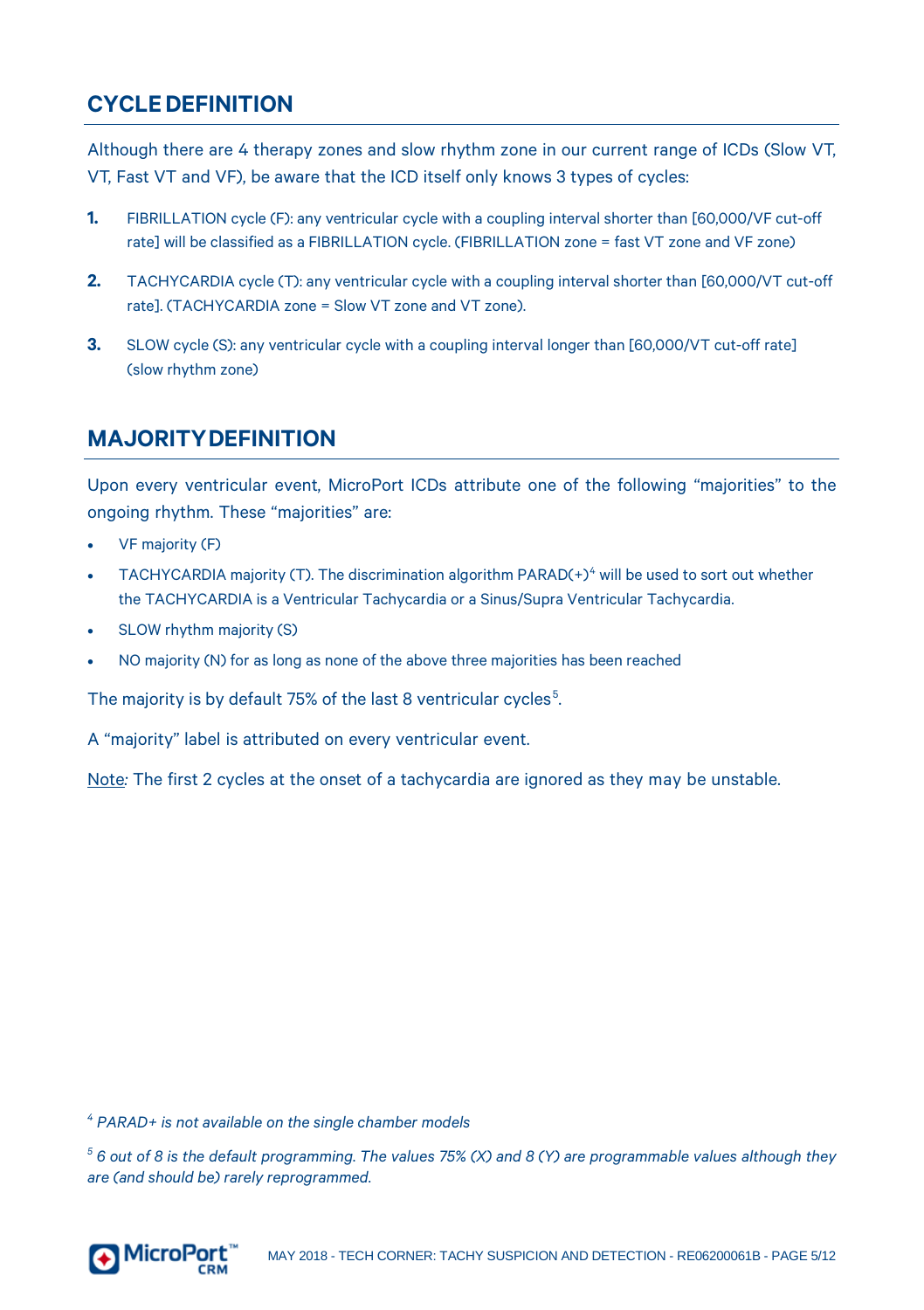#### <span id="page-5-0"></span>**VF Majority**

For a given rhythm to be labelled as a "VF majority" rhythm, at least 6 out of the last 8 ventricular cycles must have been classified as a "Fibrillation cycle".

Below is an example of a rhythm at the moment it reaches the VF majority.



Figure 1: Onset of a fast VT in the "fast VT + VF zone" (here programmed at 273 ms = 220 bpm); more than 75% *(6) out of the last 8 cycles have coupling intervals shorter than 273 ms (programmed zone). Therefore the ongoing rhythm is classified as having a "VF majority".*

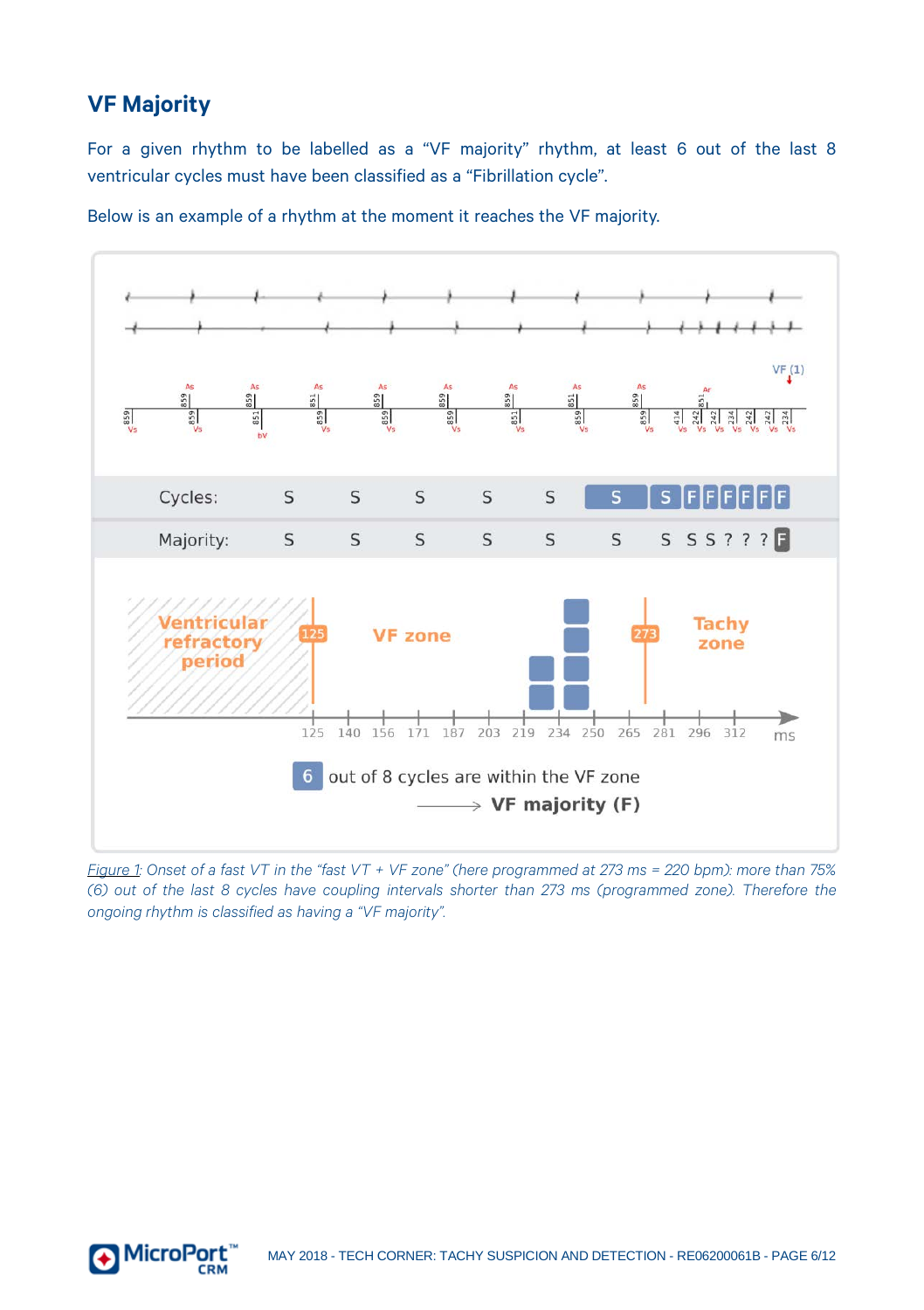### <span id="page-6-0"></span>**TACHYCARDIA Majority**

For a given rhythm to be labelled as a "Tachycardia majority" rhythm, at least 6 out of the last 8 ventricular cycles must have been classified as a "Tachycardia cycle".



Below is an example of a rhythm at the moment it reaches a TACHYCARDIA majority.

*Figure 2: Onset of a tachycardia in the "Tachycardia zone" [here programmed between 300 ms (= 200 bpm) and*  429 ms (= 140 bpm)]: more than 75% (6) out of the last 8 cycles have coupling intervals shorter than 429 ms *(programmed zone). Therefore the ongoing rhythm is classified as having a "TACHYCARDIA majority".*

Note*:* The first 2 cycles at the onset of a tachycardia are ignored as they may be unstable.

#### <span id="page-6-1"></span>**SLOW Rhythm Majority**

For a given rhythm to be classified as a "Slow majority" rhythm, at least 6 out of the last 8 ventricular cycles must have been classified as a "Slow cycle".

#### <span id="page-6-2"></span>**NO Majority**

When none of the above majorities apply, the ongoing rhythm is labelled as having "No majority".

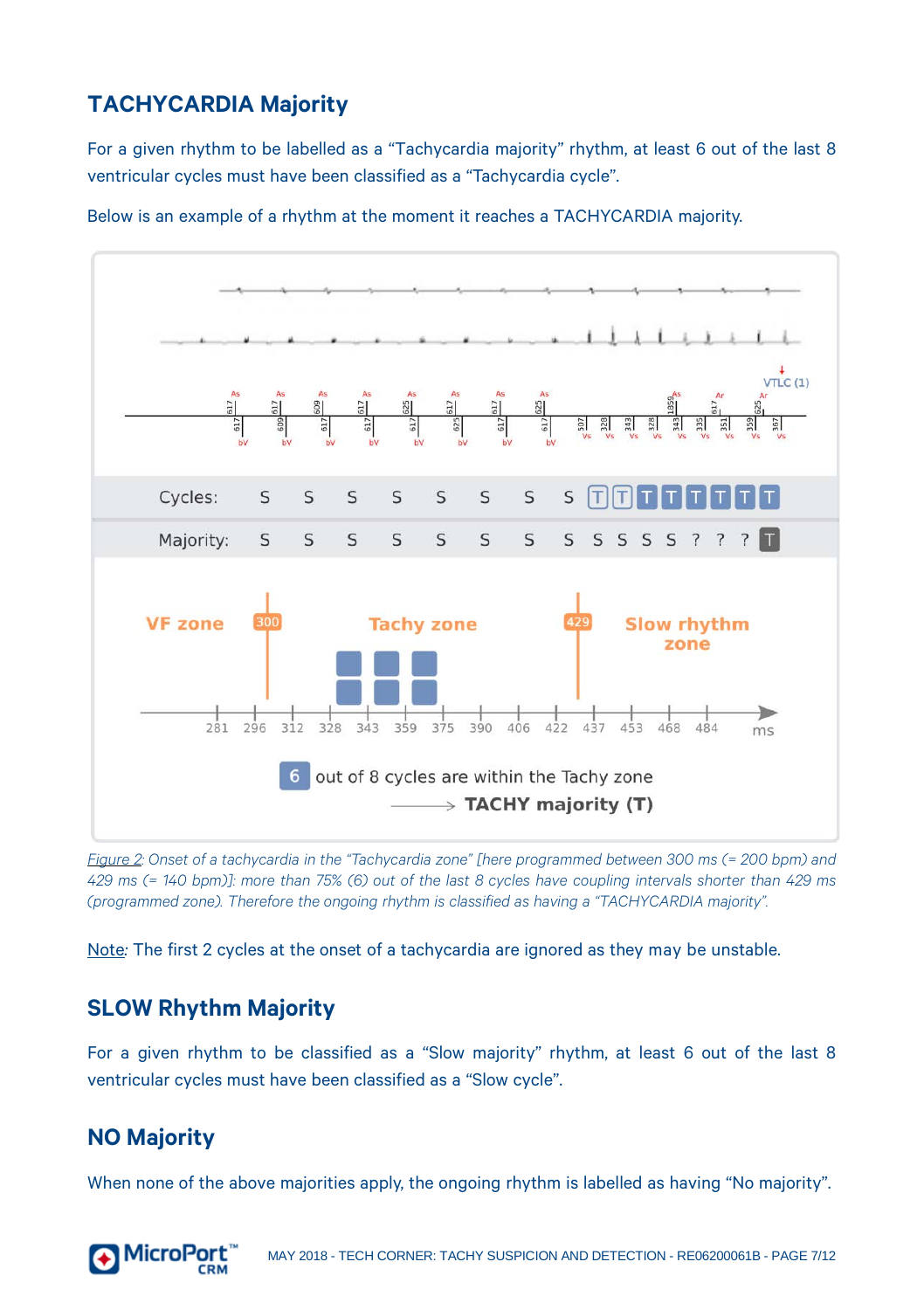#### <span id="page-7-0"></span>**PERSISTENCEDEFINITION**

## <span id="page-7-1"></span>**What happens when the latest ventricular cycle results in or maintains VF Majority?**

On the first ventricular cycle that the device reaches VF majority, it sets the "VF persistence counter" to 1. For each additional ventricular cycle that maintains this VF majority, the "VF persistence counter" is incremented by 1.

The as-shipped and nominal value for the "VF persistence" parameter is 6 (cycles). As soon as the "VF persistence counter" reaches the value to which the "VF persistence" parameter has been programmed, the system considers the VF as confirmed (it persists).

As soon as "VF persistence" is reached (i.e. VF is confirmed) and if the last cycle of the VF persistence is a VF cycle, therapy is initiated. The actual therapy (ATP on Fast VT and/or shock therapy) that will be initiated depends on the following situations:

- If the fast VT zone is NOT programmed, the device starts charging the capacitors.
- If a fast VT zone is programmed, the device will apply the fast VT criteria to determine whether it has to apply ATP (on Fast VT) or not.
	- If the criterion for Fast VT is set to "rate only" the device will apply (fast VT) ATP provided each of the last 4 cycles before reaching "VF persistence" was slower than the upper boundary of the Fast VT zone. If at least one of the last 4 cycles was faster than the upper boundary of the Fast VT zone, the device will immediately start charging the capacitors to the programmed energy of the first shock in the fast VT/VF zone.
	- − If the criterion for Fast VT is set to "rate + stability" the device will apply (fast VT) ATP provided:
		- 1. each of the last 4 cycles before reaching "VF persistence" was slower than the upper boundary of the Fast VT zone and
		- 2. 6 out of the last 8 cycles before reaching "VF persistence" are within a stability window of 30 ms (30 ms is the shipped/nominal value).
	- − However if at least one of the last 4 cycles was faster than the upper boundary of the Fast VT zone and/or if the rhythm is considered unstable, the device will immediately start charging the capacitors to the programmed energy of the first shock in the fast VT/VF zone.

If during the VF persistence counting process, the VF majority changes to a "No majority", the VF persistence counter is frozen (for as long as there is "No majority").

If during the VF persistence counting process, the VF majority changes to a Tachycardia majority (either due to a VT or an SVT/ST) or a Slow Rhythm (SR) majority, the VF persistence counter will be reset.

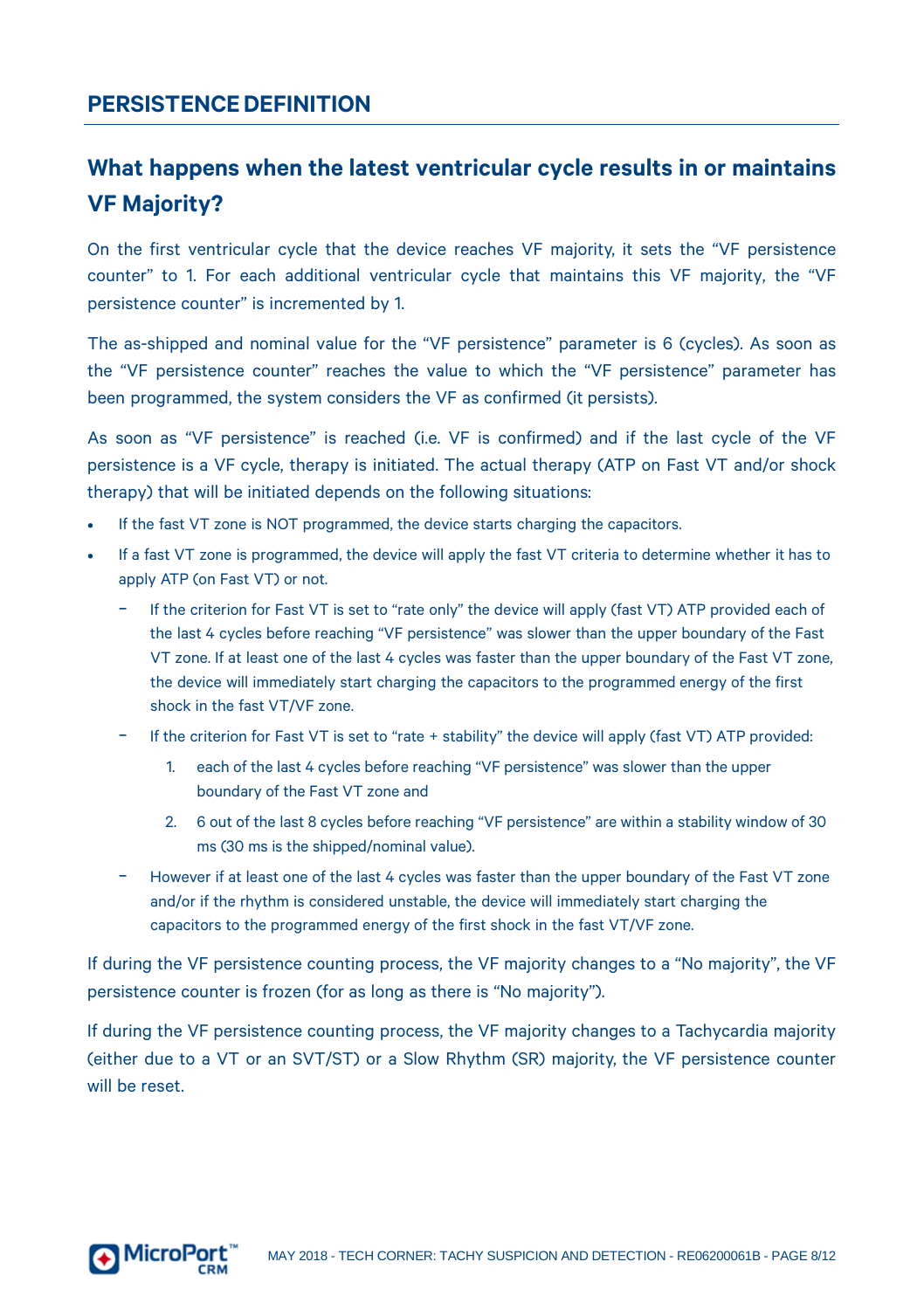#### <span id="page-8-0"></span>**What happens during the charging process?**

During the charging of the capacitors, the device continually monitors the rhythm:

- Charging continues for as long as the device finds a VF or a VT majority and no slow cycle is detected. As soon as the capacitors are charged to the programmed level, the shock will be delivered provided that the majority is still VF or VT and the last cycle before the shock is a VF or a VT cycle. The shock will be synchronised to the ventricular detection.
- Detection of a majority which is not a VT or a VF majority and/or detection of a slow cycle halts charging of the capacitors.

#### Notes:

- **1.** Charging is part of the shock therapy and once the device starts charging the capacitors it will never apply a less aggressive therapy (ATP or shock with a lower energy level) for the same episode.
- **2.** For safety reasons if a transition from a VF majority to a VT majority occurs while charging the capacitors, a shock will be delivered if the shock therapy is ON in the VT zone and the programmed energy of the VT shock is equal or greater to the energy of the VF shock: the first confirmed rhythm was VF and if the majority after that changes to a VT majority, the device could be facing a VF rhythm which has slowed down into the VT zone or a VF with sensing dropout.

# <span id="page-8-1"></span>**What happens when the latest ventricular cycle results in or maintains a Tachy Majority?**

As soon as the device observes that the ongoing rhythm is reaching a tachycardia majority, it will try to find out whether the ongoing tachycardia is:

- **1.** a sustained ventricular tachycardia or
- **2.** a sustained supra-ventricular or sinus tachycardia (SVT/ST).

PARAD/PARAD+ are MicroPort algorithms<sup>[6](#page-8-2)</sup> that discriminate rhythms into either VT or SVT/ST. They are described in detail in the PARAD+ Tech Corner article.

- If PARAD or PARAD+ confirms the ongoing rhythm is a sustained ventricular tachycardia, the device will initiate therapy (ATP and/or shock) if programmed ON.
- If PARAD or PARAD+ confirms the rhythm is a sustained SVT/ST no therapy will be initiated.

Note: If the rhythm is not sustained it will not be confirmed (by PARAD/PARAD+) and therefore no therapy will be initiated.

<span id="page-8-2"></span>*<sup>6</sup> PARAD+ is not available on the single chamber models*

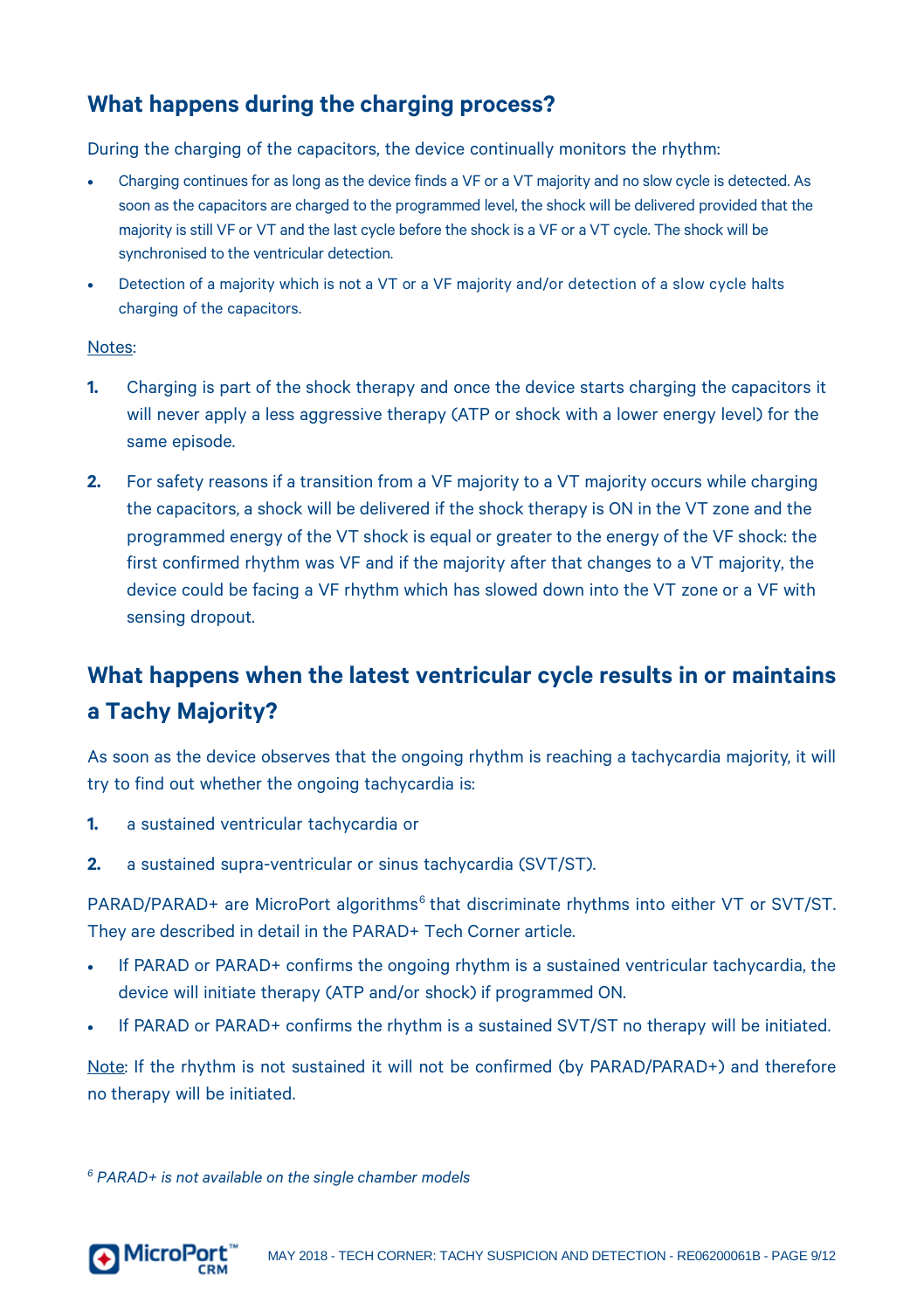# <span id="page-9-0"></span>**What happens when PARAD/PARAD+ indicates that the Tachy Majority is "VT"?**

On the first ventricular cycle whereby (1) the device has reached a tachycardia majority and (2) PARAD or PARAD+ discrimination indicates the rhythm to be "VT", the device sets both the VT and Slow VT persistence counters to 1. For each subsequent ventricular cycle for which PARAD or PARAD+ continues to indicate the Tachycardia rhythm to be "VT", both the VT and Slow VT persistence counters are incremented by 1.

The as-shipped and nominal value for both the VT and Slow VT persistence parameters is 12 cycles.

Some Physicians will program the Slow VT persistence parameter to a higher value than the VT persistence parameter since Slow VTs can (1) be asymptomatic and/or (2) terminate spontaneously.

The Slow VT persistence can never be programmed shorter than the VT persistence.

As soon as either the VT and/or the Slow VT persistence is reached (i.e. as soon as the VT or Slow VT is confirmed), therapy is initiated. The actual therapy (ATP and/or shock therapy) will be initiated depending on the following situations:

**1.** The VT persistence and Slow VT persistence parameters are set to the same value.

Upon reaching persistence the device calculates the "VT rate" by averaging the last 4 ventricular cycles:

- − If the averaged rate is in the VT zone, the device initiates the first therapy programmed in the VT zone (most of the time ATP is programmed prior to shock) and the episode is labeled "VT".
- − If the averaged rate is in the Slow VT zone the device initiates the first therapy programmed in the Slow VT zone (usually ATP) or do not apply any therapy if the Slow VT zone is set monitoring zone only. The episode is labeled "Slow VT".
- **2.** The Slow VT persistence parameter is programmed higher than the VT persistence **parameter.**

Upon reaching VT persistence the device calculates the "VT rate" by averaging the last 4 ventricular cycles (with a cycle length shorter than the Tachy Detection Interval):

- − If the averaged rate is in the VT zone, the device initiates the first therapy programmed in the VT zone (most of the time ATP is programmed prior to shock) and the episode is labeled "VT".
- − If the averaged rate is in the Slow VT zone the device continues (a) incrementing the Slow VT persistence and (b) averaging the ventricular rate. Upon reaching Slow VT persistence the device applies the first therapy programmed in the Slow VT zone (usually ATP). The episode is labeled "Slow VT". No therapy will be applied if the Slow VT zone is programmed as "monitoring zone" and as long as the averaged rate remains in the Slow VT zone.

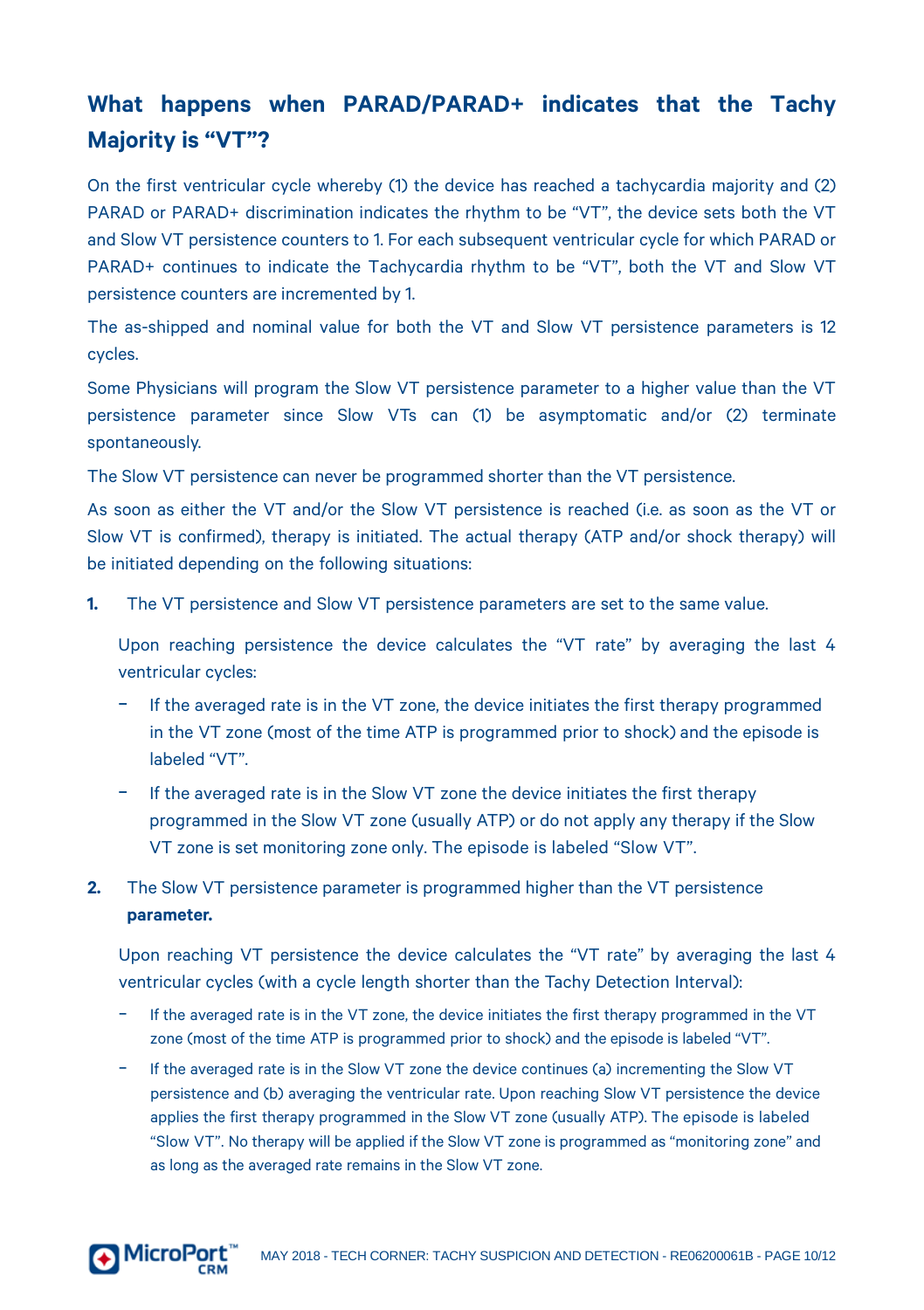− If the ventricular rate increases to the VT zone before reaching Slow VT persistence, the device will immediately initiate the first therapy programmed in the VT zone (the VT rhythm has already been confirmed by the VT persistence).

If during the VT/Slow VT persistence counting process, the tachycardia majority changes into a "No majority", the VT/Slow VT persistence counters are frozen (for as long as there is "No majority").

If during the VT/Slow VT persistence counting process, PARAD or PARAD+ indicates the rhythm to be an SVT/ST or Slow Rhythm, the VT/Slow VT persistence counters will be reset.

# <span id="page-10-0"></span>**What happens when PARAD/PARAD+ indicates that the Tachy Majority is "SVT/ST"?**

On the first ventricular cycle whereby (1) the device has reached a tachycardia majority and (2) PARAD or PARAD+ discrimination indicates the rhythm to be "SVT/ST", the device sets the "SVT/ST persistence" counter to 1. For each subsequent ventricular cycle for which PARAD or PARAD+ continues to indicate the tachycardia rhythm to be "SVT/ST", the SVT/ST persistence counter" is incremented by 1.

As soon as the SVT/ST persistence counter reaches a value equal to the "VT persistence parameter", the system confirms the rhythm to be a SVT/ST. Consequently no therapy will be delivered.

Please note that there is not a separate programmable parameter called "SVT/ST persistence" this implies that the persistence required for SVT/ST equals the persistence required for VT (12 cycles as-shipped).

If the device obtains a VF majority, a VT majority or a SR (Slow Rhythm) majority while confirming SVT/ST, the SVT/ST persistence counter is reset to zero.

#### <span id="page-10-1"></span>**POST-THERAPYDETECTION**

After therapy, **persistence counters are not reset.** After inefficient therapy the device needs to treat the rhythm as quickly as possible. Therefore the only requirement for a new therapy to be delivered is confirmation of majority (as explained hereafter).

After each therapy the device analyses the 'post therapy majority': it analyses the 6 to 8 cycles following therapy:

• If after the therapy 6 cycles (out of the last 8) are slow, the "post therapy majority" is considered to be Slow Rhythm majority. Therefore no additional therapy will be applied.